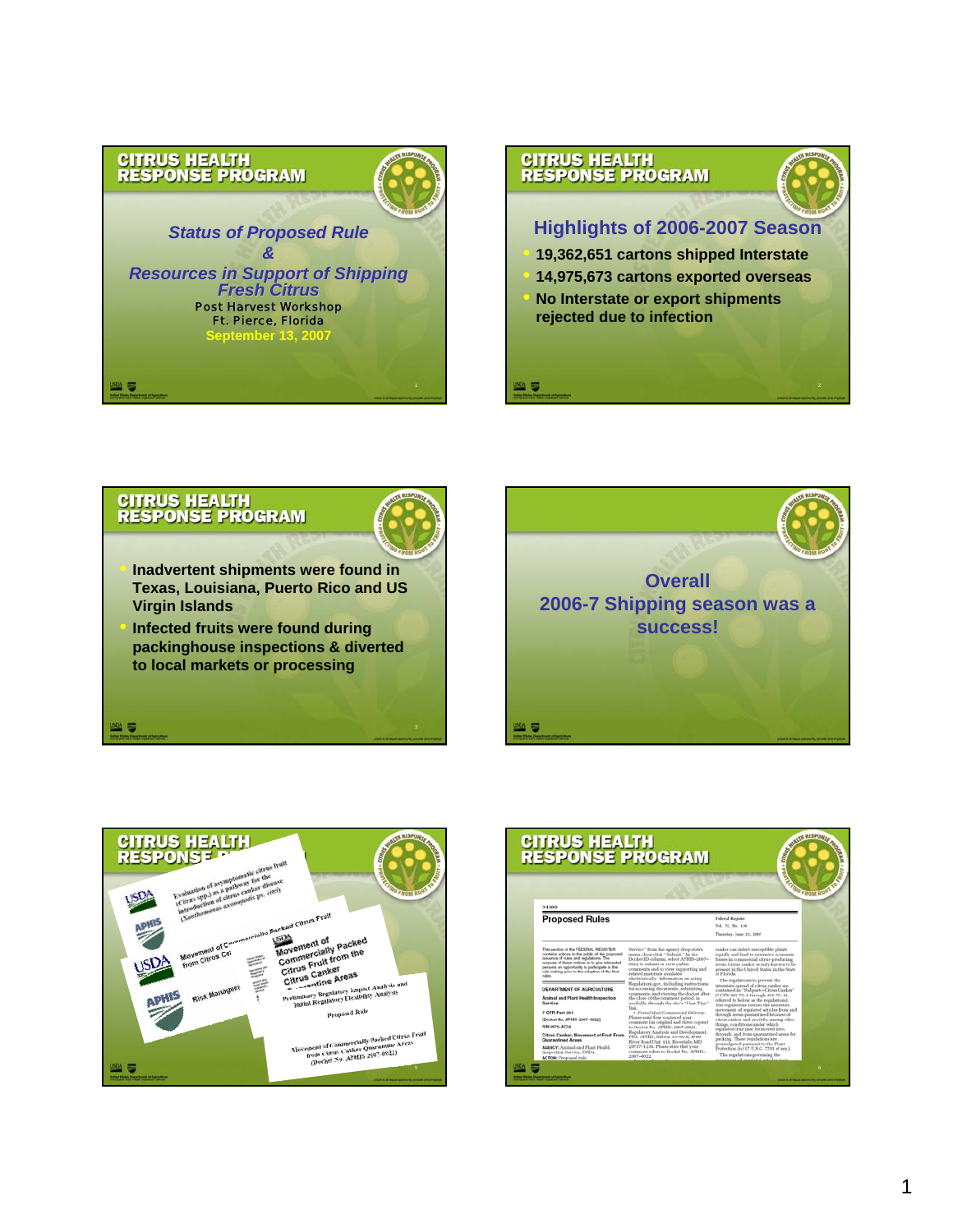

# **Proposed Rule**

• *Fruit to be inspected at packinghouse* • *Treated with approved disinfectants* • *Fruit free of visible symptoms of canker*

• *Properly packaged & labeled*

25

• *Distribution limited to non-citrus States under Limited Permit*



• **Proposed rule and public comments available on-line**

- 5

**en 5** 







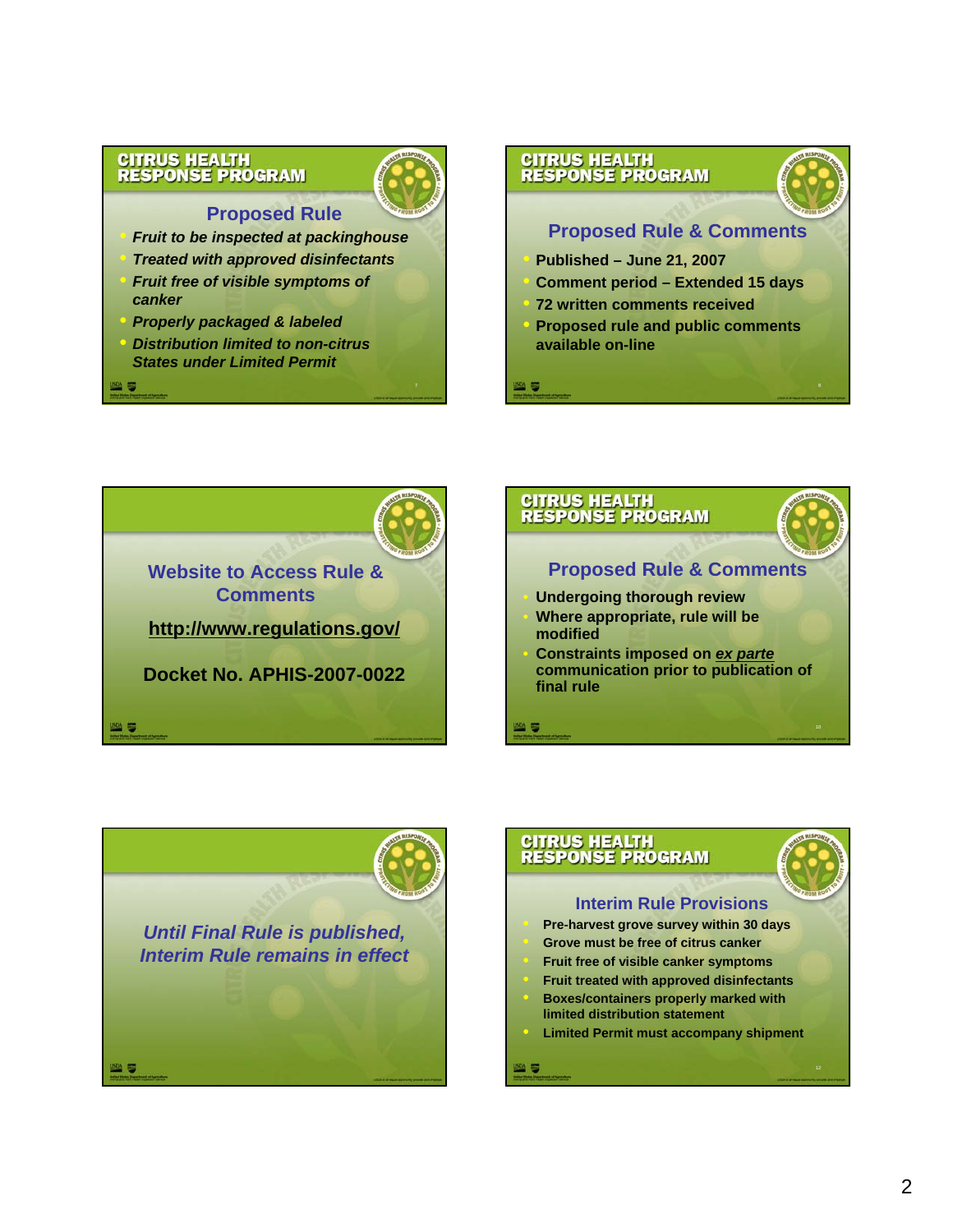

### **Important Change**

• **Packers, repackers and distributors must enter into a Compliance Agreement with APHIS based on the current Interim Rule**

• **These agreements will be superseded with a newer version once the new rule is in place**









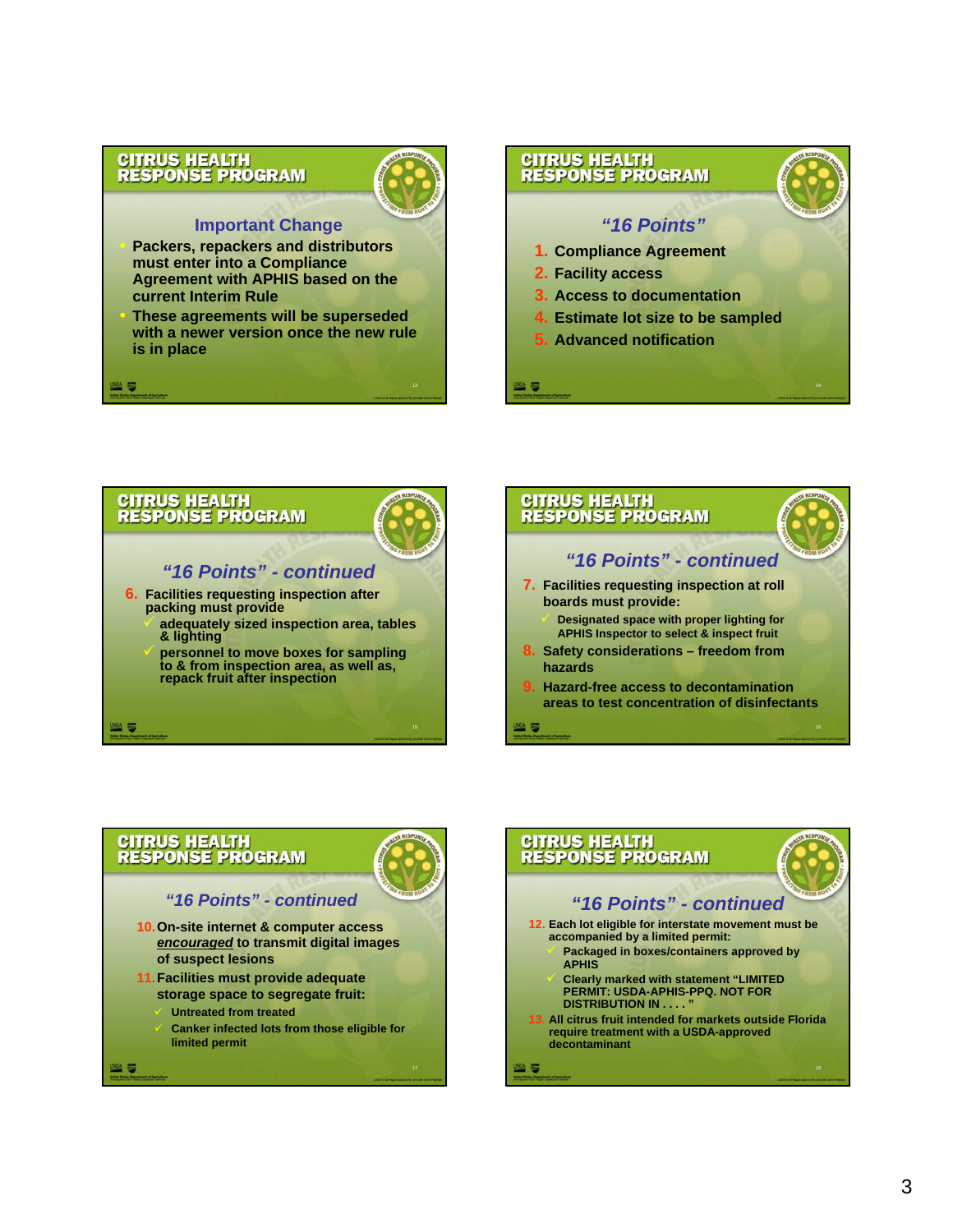m ş

## **"16 Points" - continued**

**14.Any lots run when APHIS inspectors are not present must be held for sampling & inspection. Identity must be maintained until sampling & inspection is completed. Prior approval is needed from APHIS CHRP supervisor to run fruit without an APHIS inspector present.**









| <b>CITRUS HEALTH<br/>RESPONSE PROGRAM</b>   |
|---------------------------------------------|
| <b>Grove Management</b>                     |
| <b>Compliance Agreements/Business Plans</b> |
| <b>Training employees</b>                   |
| <b>Best Management Practices</b>            |
| Self-surveys of groves                      |
| Decontamination of personnel & equipment    |
| <b>Copper sprays</b>                        |
| <b>Vector &amp; Leafminer Control</b>       |
| <b>Windbreaks</b>                           |
| <b>Tree removal</b>                         |
| 24                                          |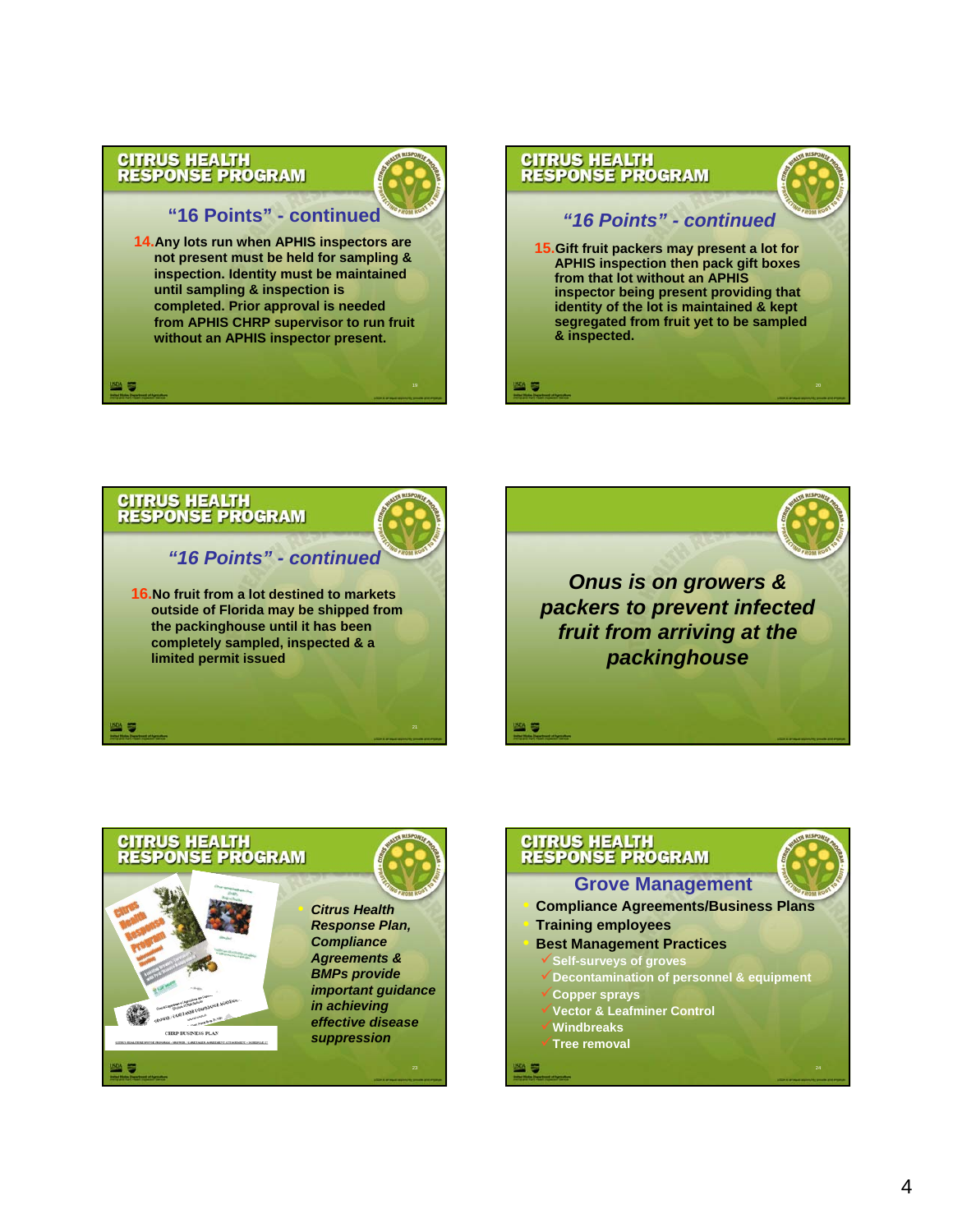# **Resources**

• **Continued funding both State & Federal for pre-harvest surveys**

• **USDA staffing increased** 

警事

- **USDA inspectors required to pass pathology proficiency exam**
- **New tools in place to aid in identification of suspect lesions**



 $= 94\%$ 







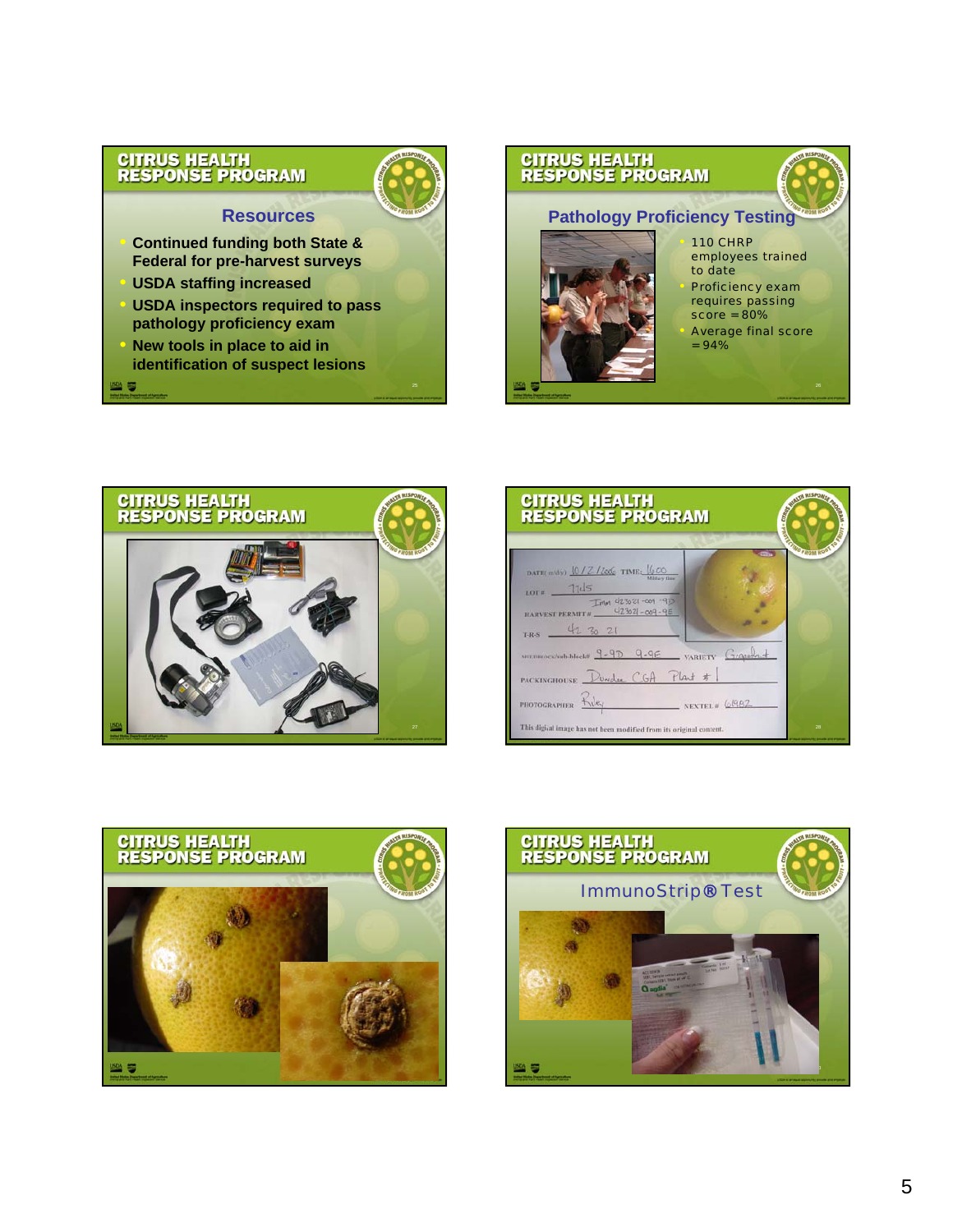# **Next Steps**

- **Circulate draft compliance agreements based on new rule**
- **Publication of the Final Rule**
- **Communicate new requirements to affected industry & other interested parties**
- **Work closely to resolve issues arising from these changes**



# **CITRUS HEALTH<br>RESPONSE PROGRAM**



# **Citrus Fruit Exported Outside the US**

- **Must meet requirements of importing country** • **Phytosanitary certificate PPQ 577 used for exports**
- **Non-restrictive foreign markets (Canada, Korea, Japan) may move under APHIS seal directly to the port of export if accompanied by "For Export Only" Limited Permit**



## **CITRUS HEALTH RESPONSE PROGRAM**

# **USDA CHRP Offices**

- Orlando
- **Sanford**
- Tampa
- **Clearwater**
- Haines City (new) • Vero Beach (new)
	- **Avon Park**
- **Sarasota**
- 





sa ș



- 
- **Plantation** 
	- Miami
- **Arcadia**





**Plantation Office Michael Hornyak USDA CHRP Director** Office: 954-797-6943 FAX: 954-797-6902